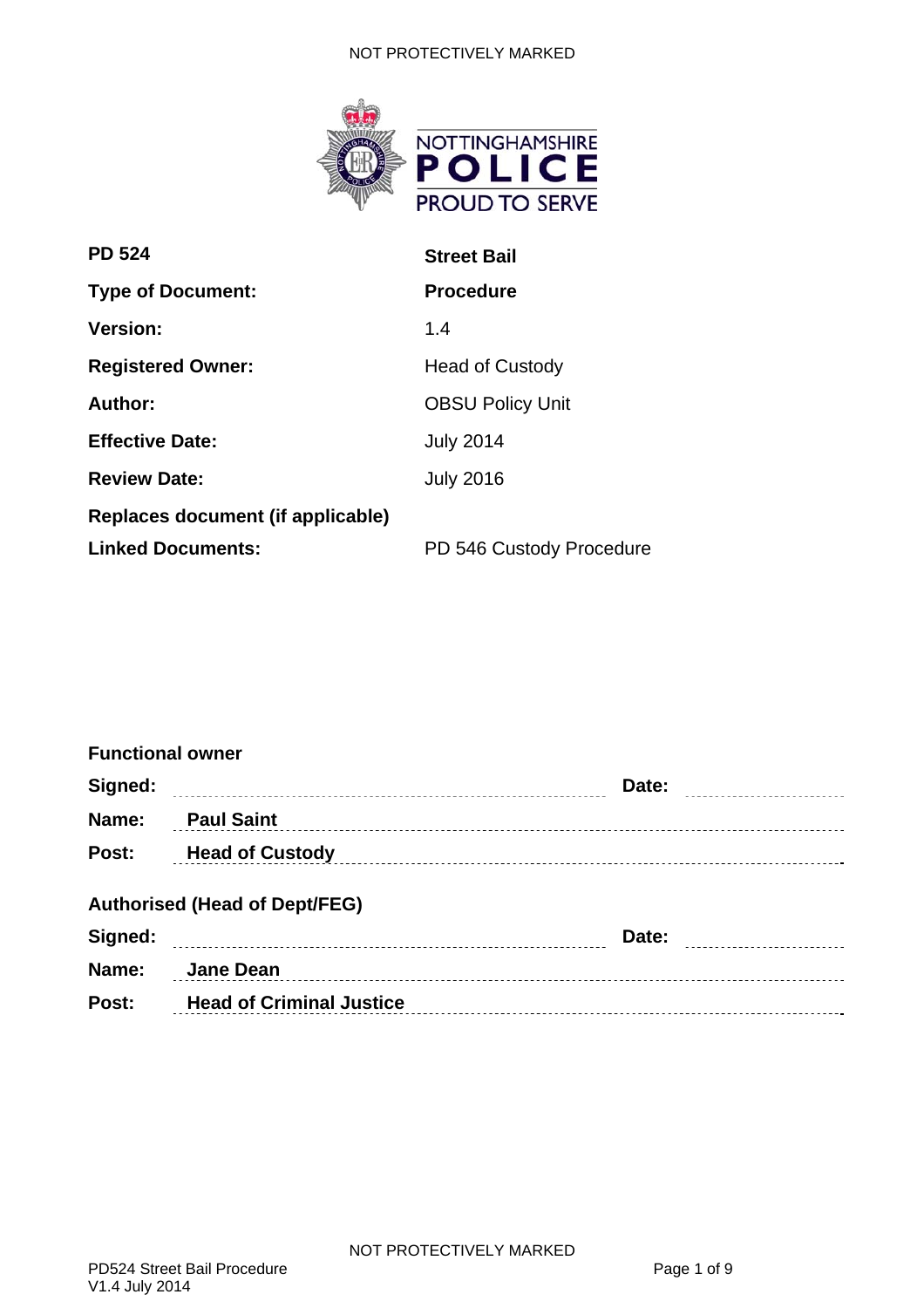# **Table of Contents**

| <b>SECTION 1</b> |  |
|------------------|--|
| <b>SECTION 2</b> |  |
| <b>SECTION 3</b> |  |
|                  |  |
|                  |  |
|                  |  |
|                  |  |
|                  |  |
|                  |  |
|                  |  |
|                  |  |
|                  |  |
| 6.0              |  |
| 7.0              |  |
| 8.0              |  |
| 9.0              |  |
| 10.0             |  |
|                  |  |
|                  |  |

# <span id="page-1-0"></span>**SECTION 1 VERSION CONTROL**

| <b>Version No.</b> | <b>Date</b>      | <b>Post</b><br><b>Holder/Author</b> | <b>Post</b>                       | <b>Reason for Issue</b>                                          |
|--------------------|------------------|-------------------------------------|-----------------------------------|------------------------------------------------------------------|
| 1.0                | 20/12/06         | <b>DCI Cole</b>                     | HQ (CJ)                           | Acceptance                                                       |
| 1.1                | 08/03/07         | <b>DCI Cole</b>                     | HQ (CJ)                           | Incorporate<br>conditions and<br>feedback from legal<br>services |
| 1.2                | 23/04/07         | <b>DCI Cole</b>                     | HQ (CJ)                           | Incorporate feedback<br>from consultation                        |
| 1.3                | 22/05/07         | <b>DCI Cole</b>                     | HQ (CJ)                           | Incorporate further<br>feedback from CJ<br>Depts.                |
| 1.4                | <b>July 2014</b> | <b>Neil Fletcher</b>                | Policy &<br><b>Change Officer</b> | <b>Review</b>                                                    |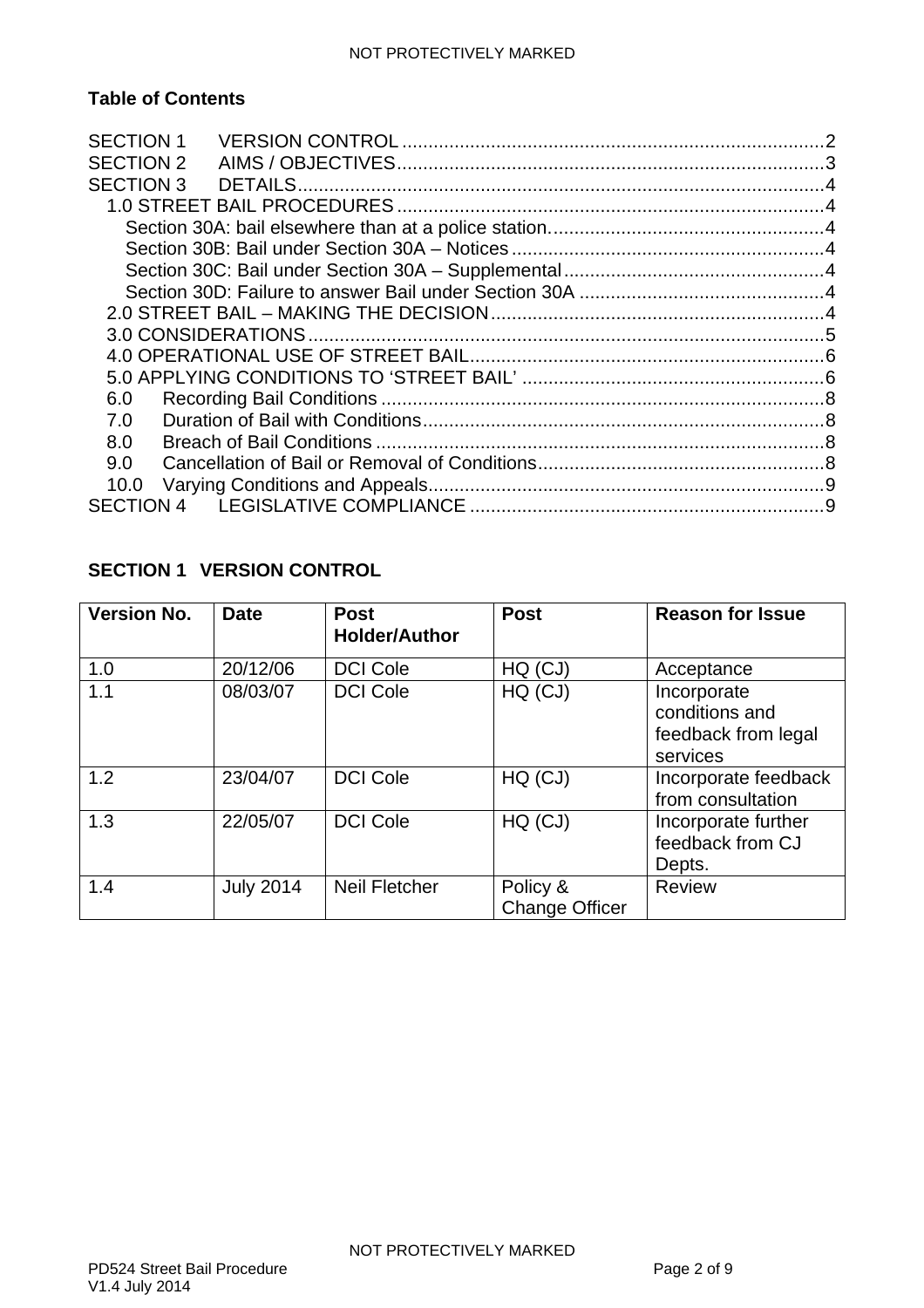## <span id="page-2-0"></span>**SECTION 2 AIMS / OBJECTIVES**

On 20 January 2004, the police were given powers under Sections 30, 30A to 30D of the Police and Criminal Evidence Act 1984 (as amended by the Criminal Justice Act 2003) to grant bail elsewhere than at a police station. This is commonly known as 'street bail.'

The purpose of this procedure is to:

- Give guidance to officers regarding the management and implementation of bail elsewhere than at a Police station.
- Explain how to complete the Street Bail forms.
- Advise on considerations when completing Street Bail forms

The aims of 'Street Bail' are to assist police officers with better planning and management of crime investigation, and their work caseload, which:

- enables officers to remain on frontline duties;
- reduces delay by better planning and preparation for legal representatives and appropriate adults to attend; reduces the overall time a suspect is kept in custody;
- reduces the need for a suspect to be taken to a police station.

These aims can only be met if officers take into account the following key considerations:

- the nature of the offence;
- the ability to progress the investigation at the police station;
- the confidence in the suspect answering bail;
- the awareness and understanding of the process by the suspect;
- the welfare of the individual and ensuring access to their rights;
- ensuring that protection issues are considered when applied to juveniles and other vulnerable people.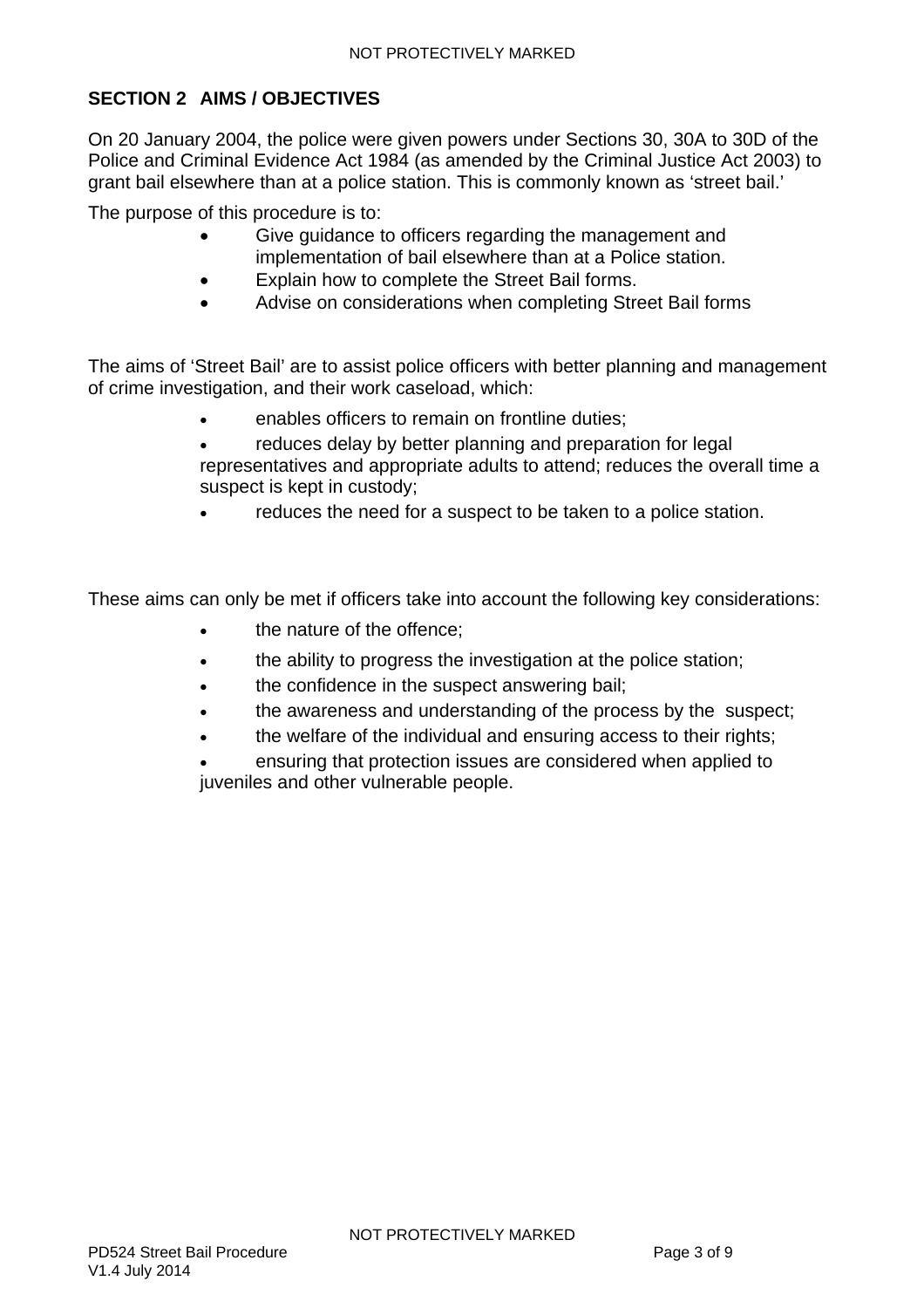#### <span id="page-3-0"></span>**SECTION 3 DETAILS**

### <span id="page-3-1"></span>**1.0 STREET BAIL PROCEDURES**

#### <span id="page-3-2"></span>**Section 30A: bail elsewhere than at a police station.**

A Police Officer can make a discretionary decision to grant 'Street Bail' if a person has been arrested for an offence or taken into custody following arrest by someone other than a Police Officer. (E.g. store detective)

The Police Officer can require the arrested person to attend a police station at a specified later date. Alternatively, the Police Officer can inform the person that he or she will receive a notice within seven days informing them of a specified date to attend the police station.

Conditions can be imposed as per section 30A (3B) of PACE, but these must be proportionate with the offence committed. See Section 6 'Applying conditions to Street Bail'.

#### <span id="page-3-3"></span>**Section 30B: Bail under Section 30A – Notices**

The officer will complete a 'Street Bail Notice' Form G909 and will explain fully to the arrested person the implications of 'street bail' and the responsibilities placed upon them. The police may vary the police station and/or time and date that the arrested person is required to attend provided written notice is given

#### <span id="page-3-4"></span>**Section 30C: Bail under Section 30A – Supplemental**

A Police Officer can re-arrest a person released on bail anytime before they are due to attend a police station if new evidence justifying arrest comes to light. If the person is no longer required to attend the police station, a bail cancellation letter, generated on NSPIS should be created and given to the bailed person. Cancelling the bail on NSPIS will automatically update PNC with No Further Action.

### <span id="page-3-5"></span>**Section 30D: Failure to answer Bail under Section 30A**

A Police Officer may arrest, without warrant, a person bailed under section 30 if they fail to answer bail at the specified time.

Section 4 of the Criminal Justice Act 2003 as amended by Schedule 6 of The Police and Justice Act 2006 allows for a Police Officer to grant bail elsewhere than at a Police station or at a police station.

#### <span id="page-3-6"></span>**2.0 STREET BAIL – MAKING THE DECISION**

The decision to grant bail will follow the normal procedure for arrest under Section 24 PACE 1984.

Before granting Street Bail the following matters should be considered:

- the impact the offence has had on the victim, and the public at large;
- the necessity to take the suspect to the police station to preserve or examine evidence, which could be lost if the suspect was released;
- whether the suspect is fit enough to be released back onto the street;
- their understanding of the procedure;
- the risk of the suspect committing further offences;
- that they have provided their correct name and address.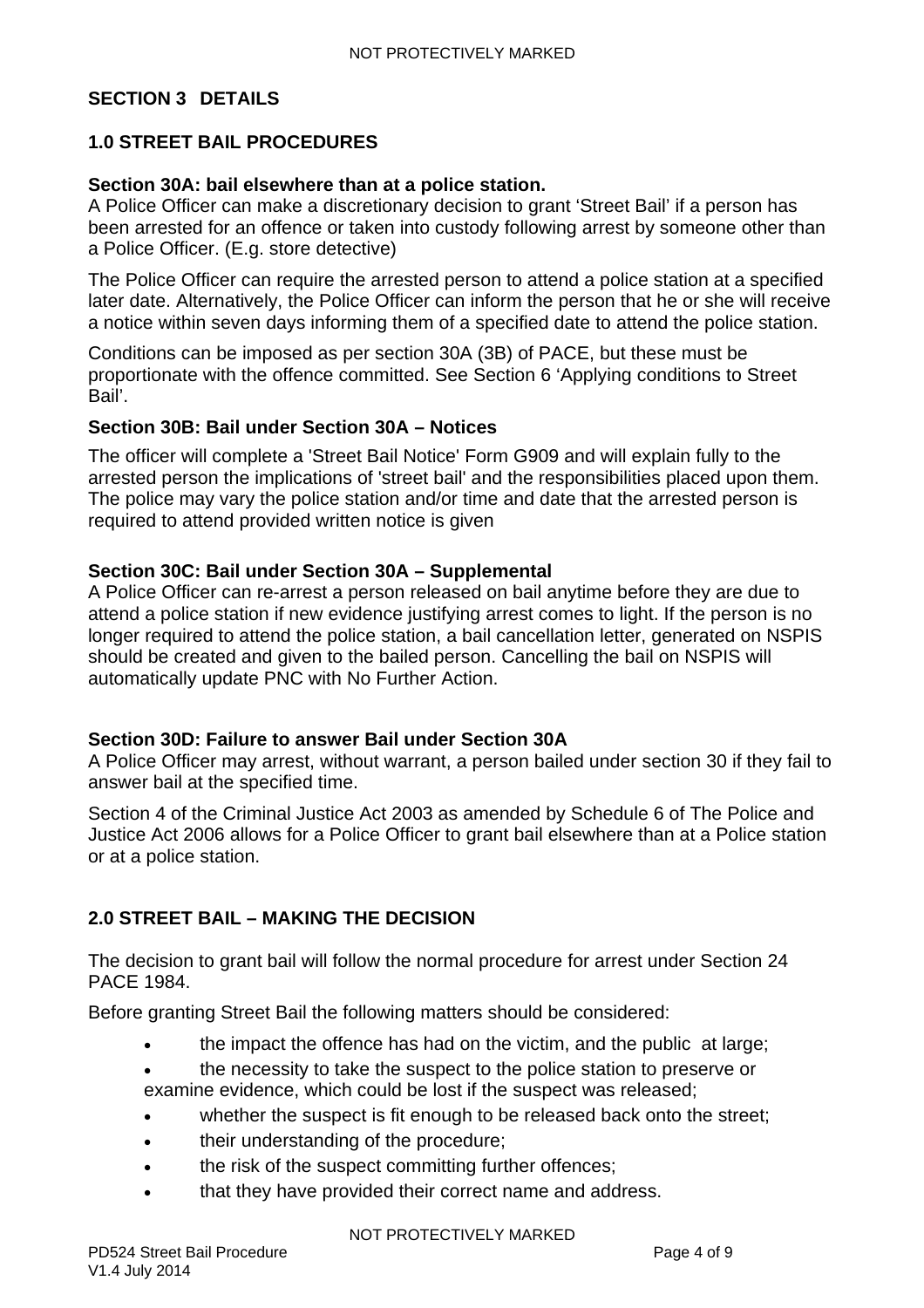There are no specified offences that street bail will be suitable for. However street bail should only be granted in relation to minor arrestable offences as a way of facilitating swift resolution. Officers must look at each case individually and assess the suitability of the suspect, taking into account the above factors. However, serious arrestable offences should not be considered for street bail.

'Street Bail' must not be issued in cases where:

- There is any doubt about the suspect's identity and address (must be UK resident);
- There is any doubt that they would attend the police station as required: or
- There is any likelihood that release on bail may adversely effect the investigation, suspect, victim, or any witness, or their property
- There are reasonable grounds to believe that the suspect person might repeat the offence or commit another offence if released
- The suspect has been arrested on a 'first instance' warrant (section 1 Magistrates' Court Act 1980);
- The suspect is intoxicated by alcohol or other substance;
- The suspect refuses to accept, or is unable to understand, the 'Street Bail' procedure; (this particularly applies to mentally disordered or mentally vulnerable persons, and persons under the influence of alcohol or drugs);
- The suspect is on Police or Court bail for any offence;
- The suspect is serving a custodial sentence, including a Home Detention Curfew;
- The suspect is subject to an Anti Social Behaviour Order, (where the offence may constitute a breach) or a community penalty other than a fine.
- If the suspect is a Prolific or other Priority Offender.
- If there are any doubts then Street Bail should not be granted.

#### <span id="page-4-0"></span>**3.0 CONSIDERATIONS**

Where a Police Officer issues Street Bail no recognisance, security or surety will be taken from them or any other person.

Before issuing 'Street Bail' it is essential that officers carry out the fullest possible identity checks, referring to ID documentation, driving licences etc, PNC and the Voters Index.

In the case of joint suspects the officer will use the same finalisation for all, either granting or refusing 'Street Bail'.

An amendment to s.18 PACE 1984 allows a search to take place before release on Street Bail if the search is immediately necessary for the effective investigation of the offence and requires the suspect's presence.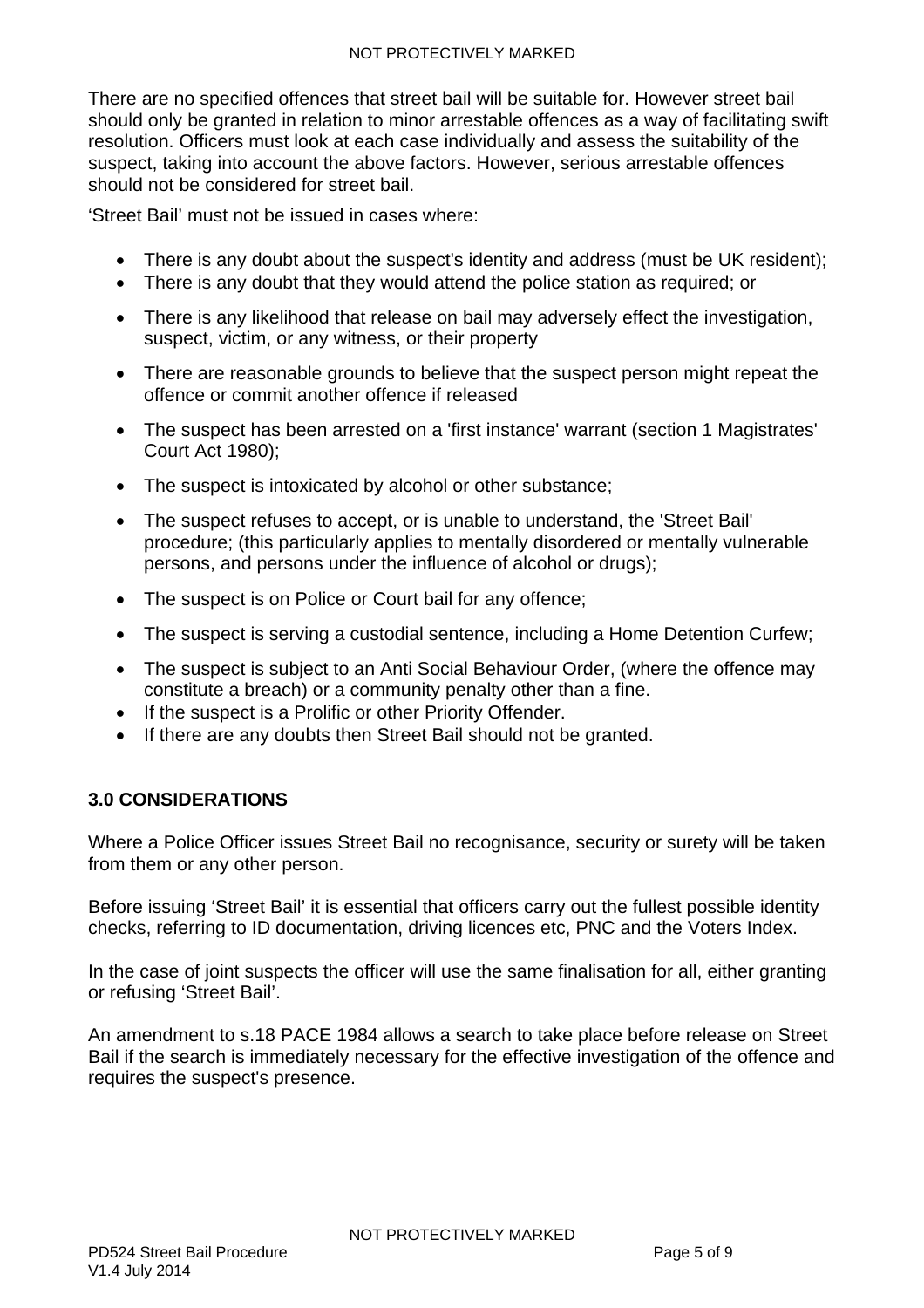### <span id="page-5-0"></span>**4.0 OPERATIONAL USE OF STREET BAIL**

The 'Notice of Street Bail' forms are in 3 parts.

• Part 1 – White - Suspect copy of Notice - should be completed in its entirety. A section of this form allows for the arresting officer to set conditions for the suspects bail. The officer should include one of the 5 conditions written below the 'conditions box' as the reason why these restrictions have been added.

• Part  $2$  – Yellow - Police copy of Notice – is a carbonated copy of Part 1.

 Part 3 – White - Police Additional Notes – Asks for more details of the suspect and the crime for which they have been bailed together with what checks were completed to confirm the suspect's identity prior to release on bail. At the bottom of this form is a facility to take a single fingerprint of the suspect. This is not a necessity but if carried out the suspect's right index finger should be used. If for some reason this digit is not used then details of whichever digit is used needs to be added.

 On the rear of this form is space for further information relating to the conditions attached by the officer.

Parts 2 and 3 should be submitted together to the custody suite.

Upon arrest of a suspect an officer will determine if the suspect is suitable for street bail as outlined above.

In the case of a juvenile suspect the officer will make contact, preferably in person with a suitable appropriate adult so that they are brought into the system immediately. Prior to the release of the suspect the custody sergeant must be contacted, normally by telephone. A time and date for the suspect to attend the police station will be obtained from the National Strategy for Police Information Systems (NSPIS) Bail Diary and those details added to the bail form. Under the provisions of street bail, suspects can be detained until these necessary actions are completed.

The officer **will** submit the Street Bail forms to the custody suite before retiring from duty on the **day of issue**. Only when those forms reach the custody suite will the custody sergeant create a full custody record. On completion of this custody record, the record will be closed and all arrest/bail details and any conditions will be updated onto the Police National Computer.

### <span id="page-5-1"></span>**5.0 APPLYING CONDITIONS TO 'STREET BAIL'**

Conditions can only be imposed if there are substantial grounds for believing that person may:

 **Fail to surrender** - previous convictions for absconding, defendant has no fixed abode, the defendant has indicated he/she will not appear;

 **Commit offences on bail (current and previous**) - offences committed on bail, the 'lifestyle' of the defendant is such that it is likely offending will continue, e.g. drug habit;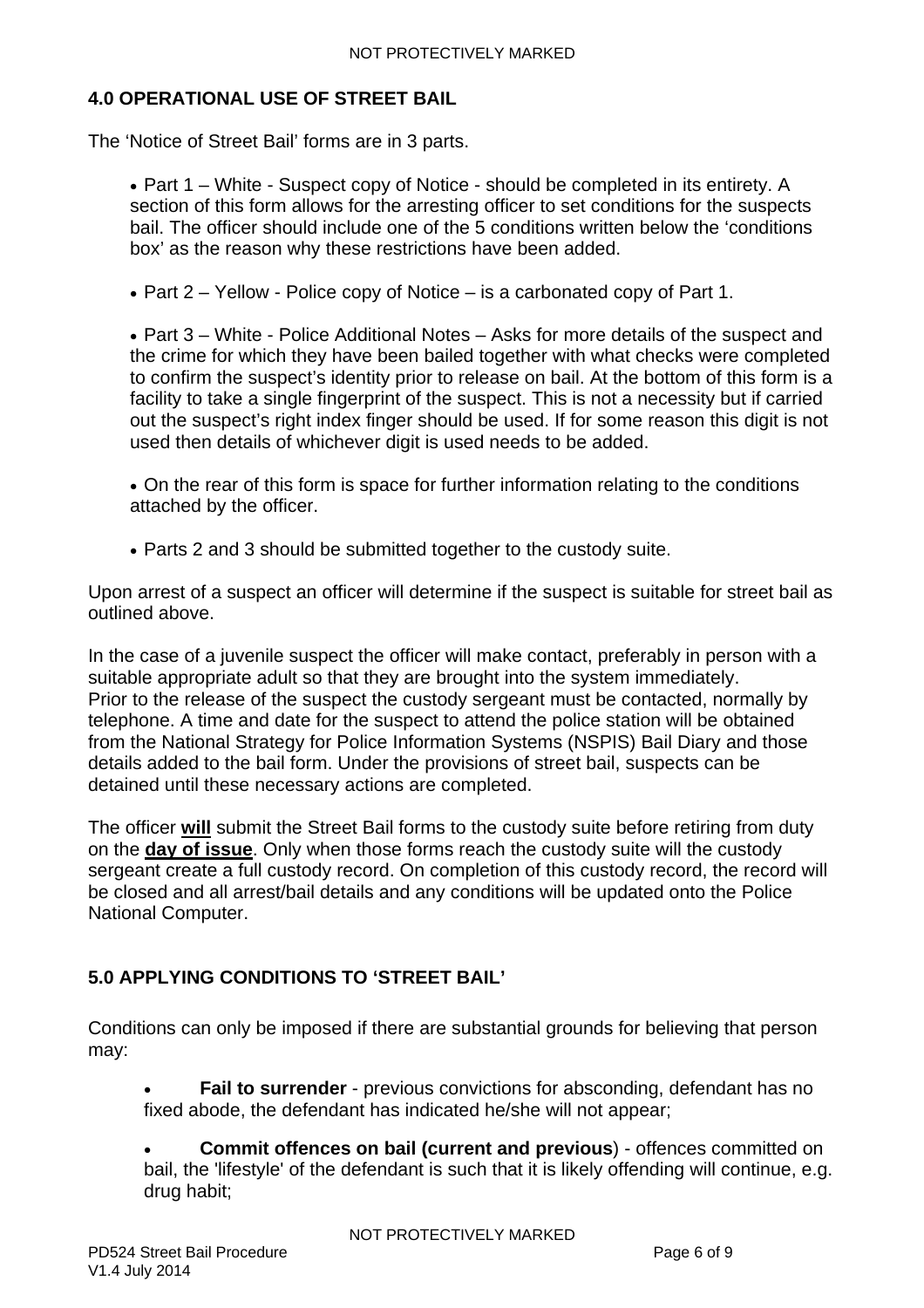**Obstruct the course of justice and/or interfere with witnesses** - the defendant has threatened to interfere with witnesses (or has a history of such behaviour) or will hinder the recovery of property, and/or;

 **For the person's safety** - there is a real threat of revenge from the victim's family, or friends etc., or the person is suicidal, a drug addict or suffering from mental disorder;

In making any decision, Officers should ensure that any actions taken are justified, necessary and proportionate - European Court of Human Rights requirement.

Conditions should be:

- **Exact** (no ambiguity) clearly defined and understood; and
- **Effective** If complied with will avert the 'risk' for which they appear necessary;

**And** 

**Enforceable** - Police are able to monitor compliance and detect breaches.

If the condition is not to contact victims and witnesses, they should be named. If this would alert a person to the existence of a victim or witness then other conditions should be used to achieve the desired effect.

If not to attend premises or locations they should be defined by their name, address or by the confines of an areas, i.e. 'fenced area known as ### park' If not fenced then by the boundary roads.

Conditions of residence should only be at the person's usual place of residence not other premises.

Curfews should be reasonable, taking into account the time the offence took place. Night time curfews cannot be placed on a daytime offender to prevent further offending.

Curfews should not be used if these interfere with a person's normal time of employment and compliance with the curfew would prevent them attending their usual place of work.

Curfews should also have a condition for the person to present themselves to officers checking compliance with the curfew condition.

Reporting conditions should only be used if it is suspected the person is likely to abscond from the area.

**The following cannot be imposed as a condition of Police bail:** 

- A condition to enter into a surety.
- A condition requiring the person to reside in a bail hostel.
- A condition not to attend hospital A&E departments or other places where emergency medical treatment may be sought.

Conditions should not be used to exclude persons from places of work, education or anywhere they have a responsibility to attend. If the offence took place in these premises the premises owner should 'exclude' the person from those premises. A condition may then be imposed to prevent interference with witnesses or further offending.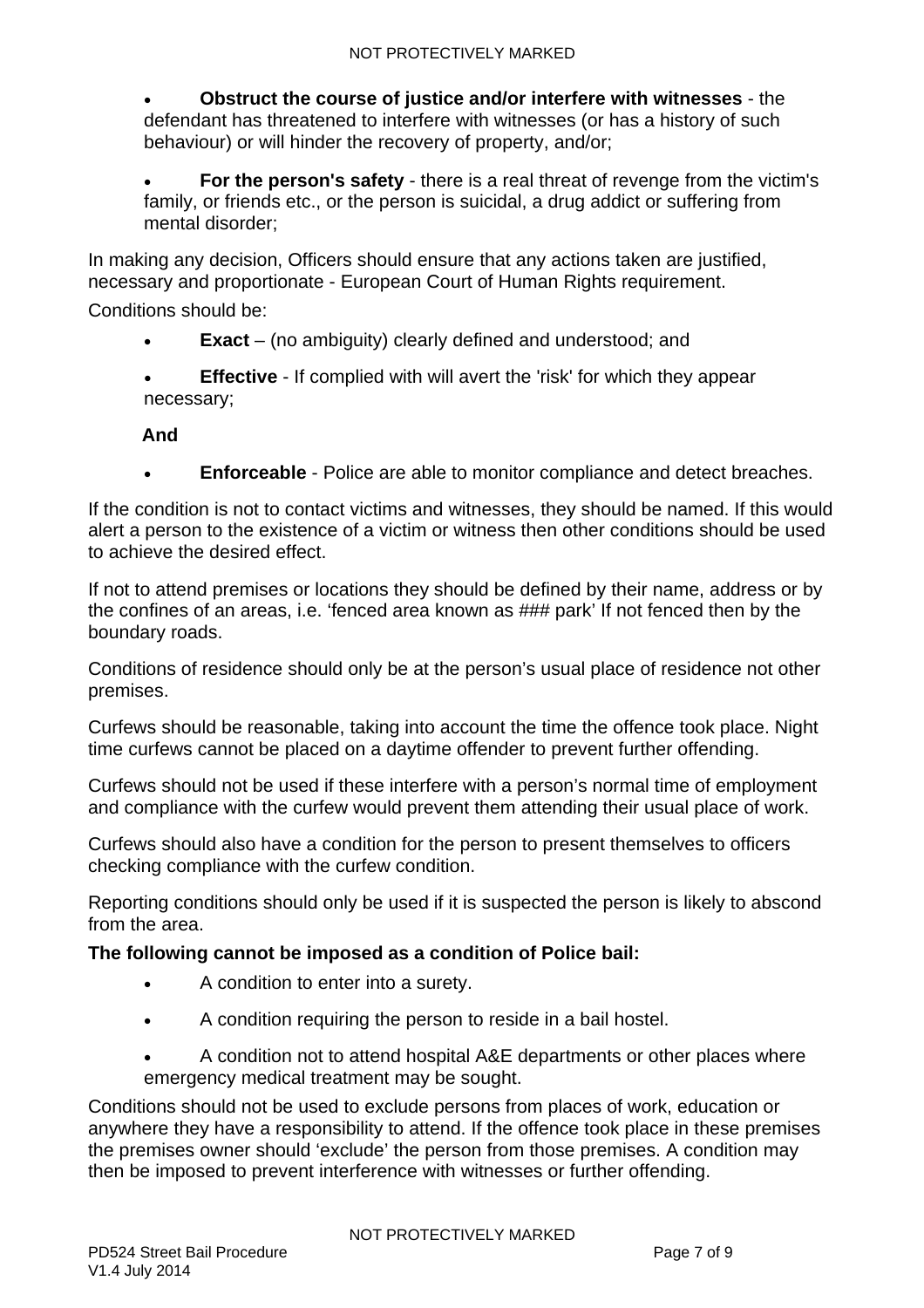### <span id="page-7-0"></span>**6.0 RECORDING BAIL CONDITIONS**

### **Officers must submit the 'Street Bail' forms to the custody suite prior to retiring from duty on the day they were issued.**

This is to enable the record of arrest, detention and police bail together with any conditions to be entered on NSPIS custody. The details are then transferred to PNC and **ONLY** when those details are recorded on PNC can the conditions be enforced.

A Custody Officer presented with an arrest for breaching the conditions or application to vary any conditions also requires this information to have been recorded on NSPIS and PNC.

When completing the 'Street Bail' conditions section, the condition should be clearly written. The relevant box ticked and then the reason why the condition is necessary. (i.e., has previously failed to appear, or has previously intimidated witnesses).

Any additional information for the attention of a Custody Officer can be written on the rear of Part 3 of the notice. (i.e. Details of the previous FTA or nature of any outstanding enquiries with witnesses).

# <span id="page-7-1"></span>**7.0 DURATION OF BAIL WITH CONDITIONS**

The imposition of bail with conditions places significant restrictions on an accused person.

In deciding the period of bail, officers should ensure that the period of bail is no longer than is necessary to assemble the evidence in the case. Care should be taken not to bail (or rebail) for standard periods of time since experience shows this can lead to extended periods of bail whilst the investigation is allowed to drift.

# <span id="page-7-2"></span>**8.0 BREACH OF BAIL CONDITIONS**

Arrested persons who have been released on street bail with conditions may be arrested without warrant if an officer has reasonable grounds for suspecting a person has broken any of the conditions of bail.

No offence is committed if a person breaches a condition of bail, the breach merely reestablishes a power of arrest for the original offence. The arrest and detention at the police station is the equivalent of the person being brought to the custody suite for the first time for that offence. All documentation and the most recent available information for that original offence must therefore be retrievable from the CRMS Crime Recording system at any time.

# <span id="page-7-3"></span>**9.0 CANCELLATION OF BAIL OR REMOVAL OF CONDITIONS**

It is the Officers responsibility supervised by their line manager to ensure that the imposition of Street Bail and any condition remains necessary throughout the bail period.

If as a result of enquiries officers become aware that any condition is no longer necessary the condition must be removed by notifying a Custody Officer at the nominated Custody Suite who will generate a bail variation notice to be served on the accused.